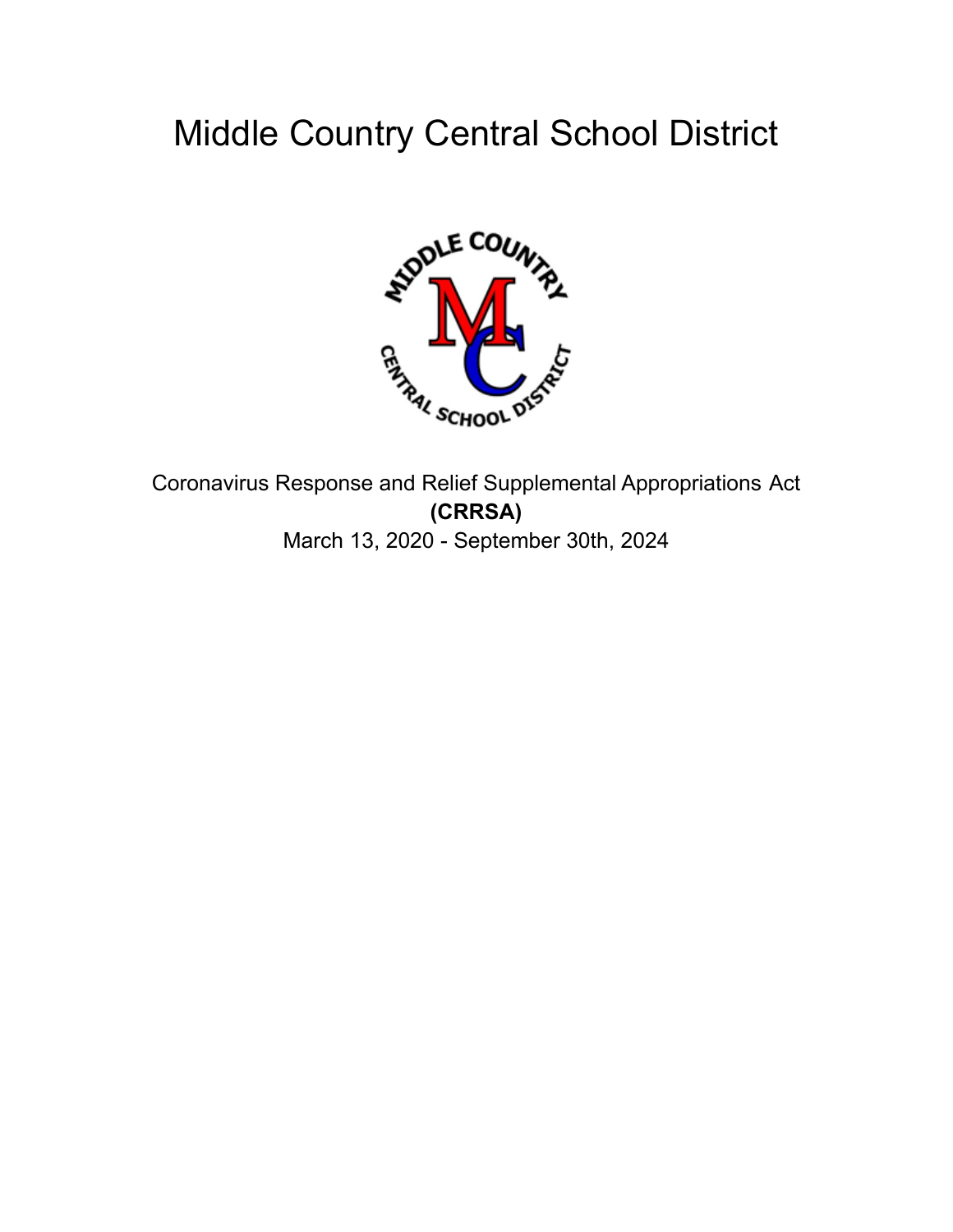#### **Purpose:**

The purpose of this plan is to outline the planned initiatives the Middle Country Central School District (MCCSD) will implement over the next few fiscal years, based on the funding to be received from the Coronavirus Response and Relief Supplemental Appropriations (CRRSA) Act. The Coronavirus Response and Relief Supplemental Appropriations (CRRSA) Act requires MCCSD to utilize the funds related to preventing, preparing for, and responding to the COVID-19.

The Coronavirus Response and Relief Supplemental American Appropriations (CRRSA) Act provides for two types of funding: ESSER II - Elementary and Secondary School Emergency Relief II and GEER II - Governor's Emergency Education Relief II Funds. The funds are eligible to be expended beginning from the date the national emergency was declared, which was March 13, 2020 with an end date of September 30, 2023.

The plan outlined below addresses the requirements as well as provides a framework for how the funding will be allocated.

The plan will be re-evaluated, revised and updated continuously throughout the next three years by MCSSD to ensure that changing needs of our student population are addressed appropriately and funding is efficiently and effectively utilized. Regular reports will continue to be provided at Board of Education meetings.

The plan is available on the website at [www.mccsd.net](http://www.mccsd.net)

#### **CRRSA Funding Allocations:**

| <b>Type of Funding</b>                             | <b>Funding</b> | <b>Timeframe</b>    |
|----------------------------------------------------|----------------|---------------------|
| <b>GEER II</b>                                     | \$917,774      | 3/13/2020-9/30/2024 |
| <b>ESSER II Allocation Based on Title I Shares</b> | \$3,121,591    | 3/13/2020-9/30/2024 |
| <b>ESSER II Discretionary Allocation</b>           | \$4,983,041    | 3/13/2020-9/30/2024 |
| <b>TOTAL</b>                                       | \$9,022,406    |                     |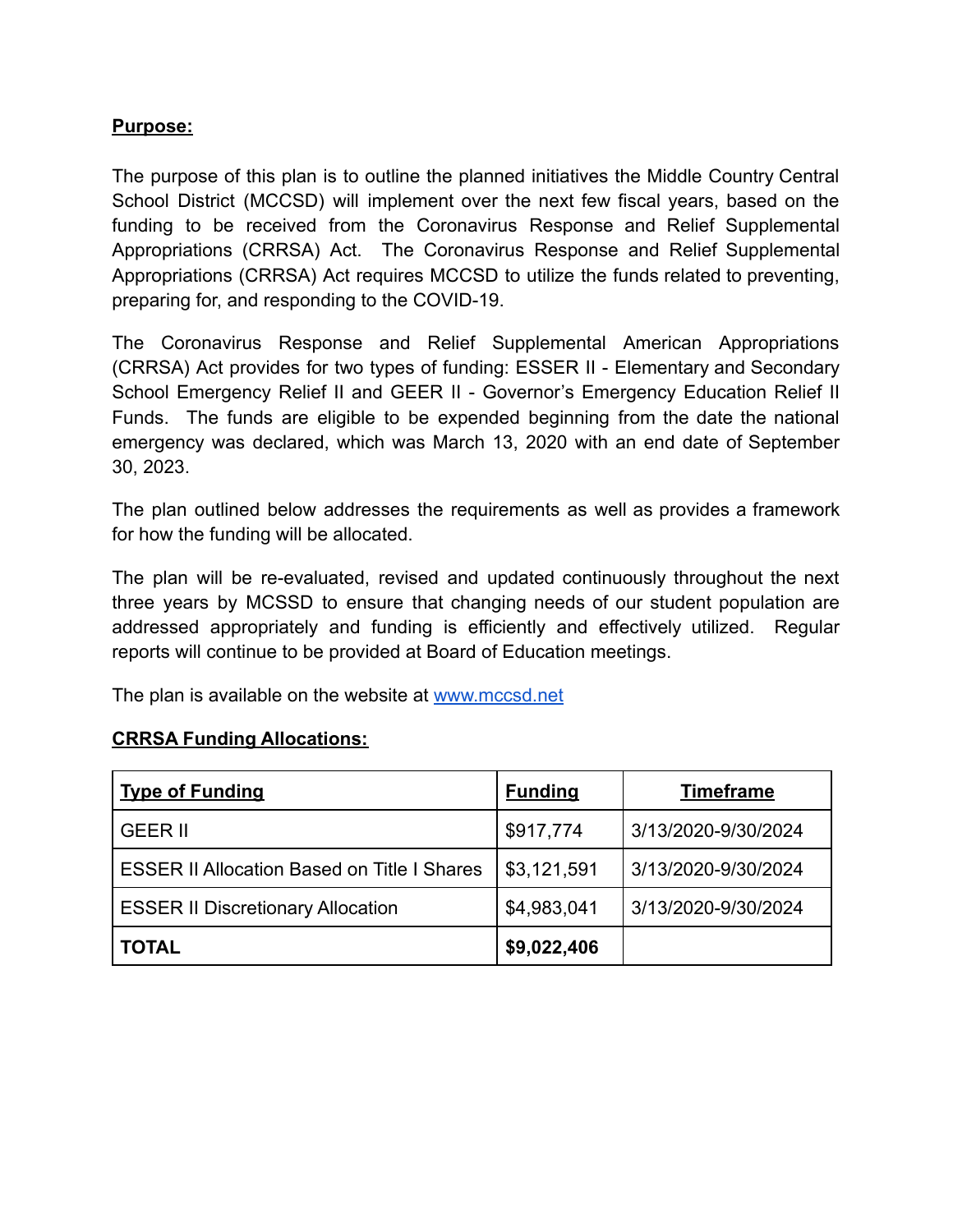# **Middle Country Central School District Spending:**

| <b>Description</b>                                   | <b>Type of</b><br><b>Funding</b> | <b>Budget</b> | <b>Timeframe</b>    |
|------------------------------------------------------|----------------------------------|---------------|---------------------|
| 2020-21 School Year COVID<br><b>Related Expenses</b> | GEER II &<br><b>ESSER II</b>     | \$5,800,000   | 3/13/2020-9/30/2024 |
| <b>COVID District Coordinators</b>                   | <b>ESSER II</b>                  | \$14,400      | 3/13/2020-9/30/2024 |
| <b>COVID Operational</b>                             | <b>ESSER II</b>                  | \$2,578,006   | 3/13/2020-9/30/2024 |
| <b>Transportation - Aid Loss</b>                     | <b>ESSER II</b>                  | \$400,000     | 3/13/2020-9/30/2024 |
| Technology                                           | <b>ESSER II</b>                  | \$230,000     | 3/13/2020-9/30/2024 |
| <b>TOTAL</b>                                         |                                  | \$9,022,406   |                     |

### **2020-21 School Year COVID Related Expenses**

| <b>Description</b>                         | 2020-2021   |
|--------------------------------------------|-------------|
| 2020-21 School Year COVID related expenses | \$5,800,000 |
| <b>Total</b>                               | \$5,800,000 |

In order to operate the District for the 2020-21 year while being in compliance in terms of social distancing & mask mandates, transportation, art/music/physical education use of individual supplies, food service, temperature taking, athletics, cleaning protocols and the varied type of educational models provided including in-person, hybrid and a fully remote option, the District incurred over \$6,000,000 in expenses during the school year. The majority of the costs incurred were in the form of salary & benefits. Additional teaching and support staff members were hired due to the social distancing requirements, which required our class sizes to be much smaller than typical, therefore producing more classes than normal. In addition, more staff was needed to teach the fully remote instructional model. Also, in many of the classes, desk barriers were installed where 6 feet social distancing could not be maintained. In addition to the instructional costs that were incurred, the District had to hire 10 additional custodians, one at each of the elementary schools in order to meet the requirements pertaining to cleaning/disinfecting. There were significant costs for masks, gloves, gowns, cleaning & disinfecting, wipes and hand sanitizer, which are all considered consumables and thus required continuous bulk orders. The district installed temperature scanners at multiple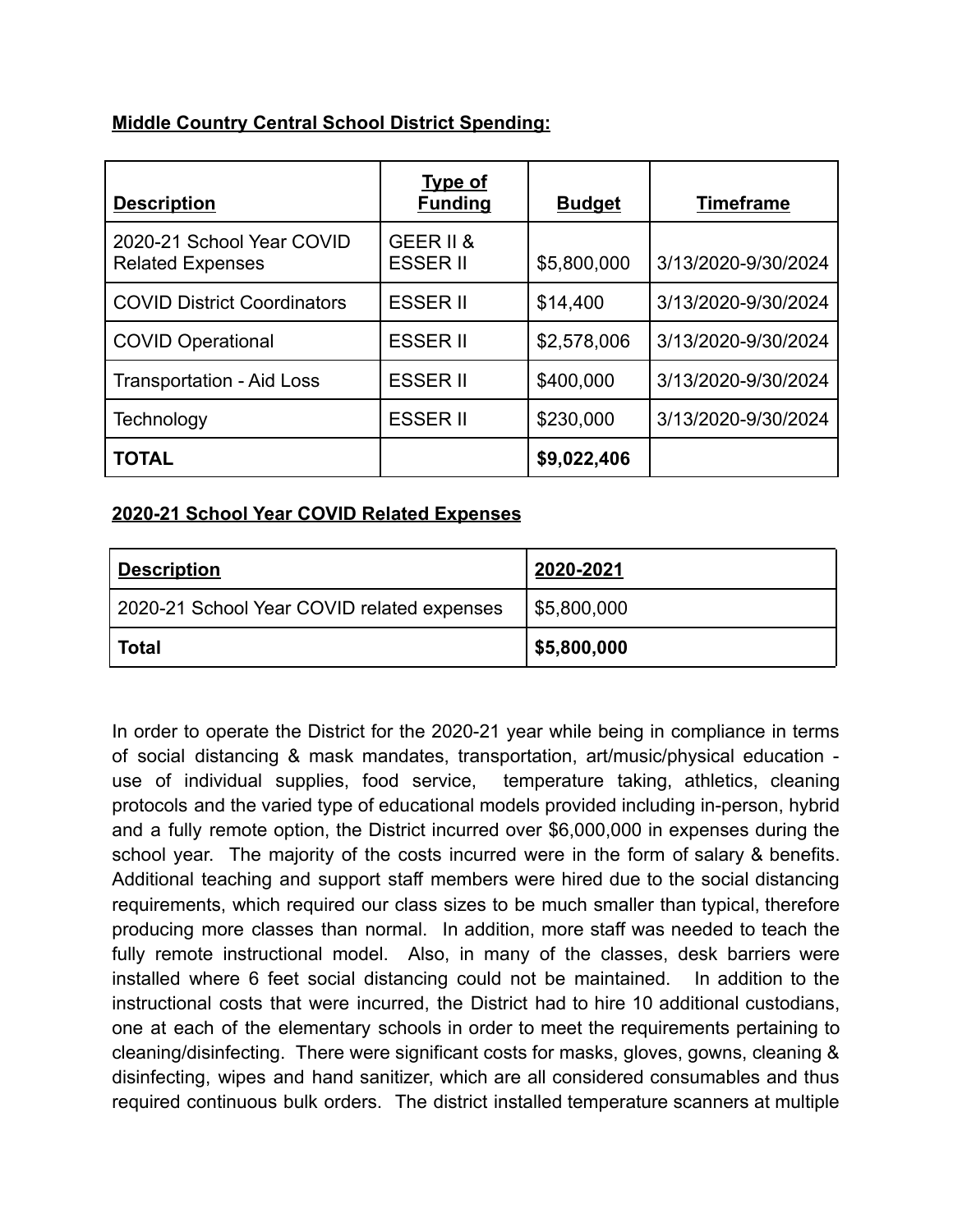entrances in each of the 15 locations (14 school buildings & 1 admin) due to temperatures being required to be taken daily. In addition, the District cleaned all the ducts in each of the locations as well as upgraded all of the filters district-wide to the recommended Merv-13 filters. In terms of student supplies, many items that would typically be shared amongst the students could no longer be shared and therefore individual supplies had to be purchased. Although the District tried to foresee every impact/cost that could be a result of the COVID-19, and subsequently tried to minimize them, there were continuous costs all throughout the year, particularly in the areas where guidelines changed (ex: Required COVID testing for Athletes). A portion of the costs incurred by the COVID-19 have been covered by the CARES act. The balance of the COVID related 2020-21 costs incurred are being covered here.

# **COVID District Coordinators**

| <b>Description</b>                 | 2021-2022              |
|------------------------------------|------------------------|
| <b>COVID District Coordinators</b> | $\frac{1}{2}$ \$14,400 |
| Total                              | \$14,400               |

During the Summer of 2020 as well as throughout the entire 2020-21 school year, the District paid via a stipend two staff members to fulfill the role of the COVID Coordinators. These individuals were vital during the re-opening planning process as well as all throughout the year in terms of managing all of the COVID cases, quarantining and any impact resulting from the continuously changing guidelines. These staff members are expected to be needed for the upcoming 2021-22 year as well to ensure we remain in compliance, relax restrictions whenever possible and manage anything related to a COVID positive/quarantine/vaccination implementation plan should they arise.

### **COVID Operational:**

| <b>Description</b>                                            | 2021-2022 | 2022-2023 | 2023-2024 |
|---------------------------------------------------------------|-----------|-----------|-----------|
| 10 Custodians                                                 | \$660,000 | \$660,000 |           |
| <b>Custodial Cleaning Supplies</b>                            | \$150,000 | \$138,006 | \$125,000 |
| PPE - Masks, Gloves, Shields,<br><b>Hand Sanitizer, Wipes</b> | \$150,000 | \$125,000 | \$55,000  |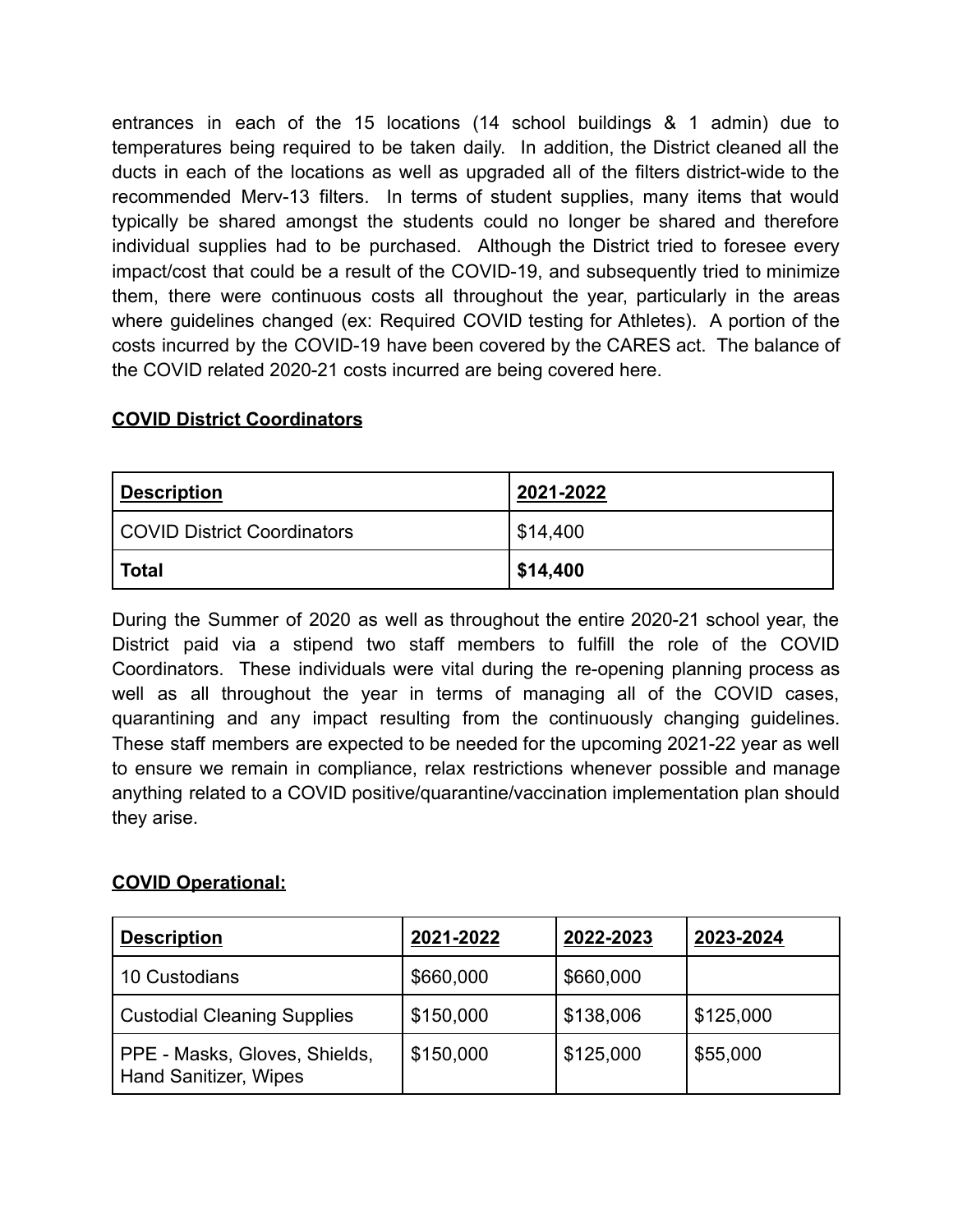| MERV Filters & Duct Cleaning | \$200,000   | \$200,000   | \$115,000 |
|------------------------------|-------------|-------------|-----------|
| <b>Total</b>                 | \$1,160,000 | \$1,123,006 | \$295,000 |

In order to ensure our buildings, classrooms and high touch surfaces were cleaned throughout the day, the District had to hire 10 additional custodians (1 for each building) at each of the 10 elementary schools during the 2020-21 year and are planned to continue during the 2021-22 and 2022-23 years. In addition, although we are planning for a more typical 2021-22 school year, these continued additional cleaning responsibilities will be needed to help reduce the spread of COVID and allow our students to continue with in-person learning everyday. In addition, in an effort to ensure we do everything possible to minimize the spread of the virus, for the next few years additional custodial supplies as well as PPE (masks, gloves, shields, hand sanitizer and wipes) supplies will be needed with the highest amount being budgeted in the coming 2021-22 year and decreasing thereafter. The District plans to continue using the recommended Merv-13 filters as well as complete an annual full district-wide duct cleaning/disinfection in efforts to prevent and reduce the spread of the virus.

# **Transportation - Loss Of Aid:**

| <u>  Description</u>         | 2020-2021 |
|------------------------------|-----------|
| Transportation - Loss of Aid | \$400,000 |
| <b>Total</b>                 | \$400,000 |

Following the March 2020 shutdown as per the Governor, the District continued to employ and compensate the District employees in the Transportation department from March 16th through June 30th, 2020. The District continued to pay its employees in the transportation unit as well as all other full time/permanent employees during that time period as it was encouraged for school districts and all organizations to not lay off their employees at that time. In addition, from March 16th through May 7th, the District operations were placed on standby unknowing if the operations would need to begin operations at a moment's notice since the school closures were happening in two week increments. Although NYS has decided to include the expenses incurred during the time period covering March 16th through to May 7th as eligible in terms of transportation aid, the balance of time covering May 8th through June 30th remains non aidable. Therefore, the loss in aid is budgeted here.